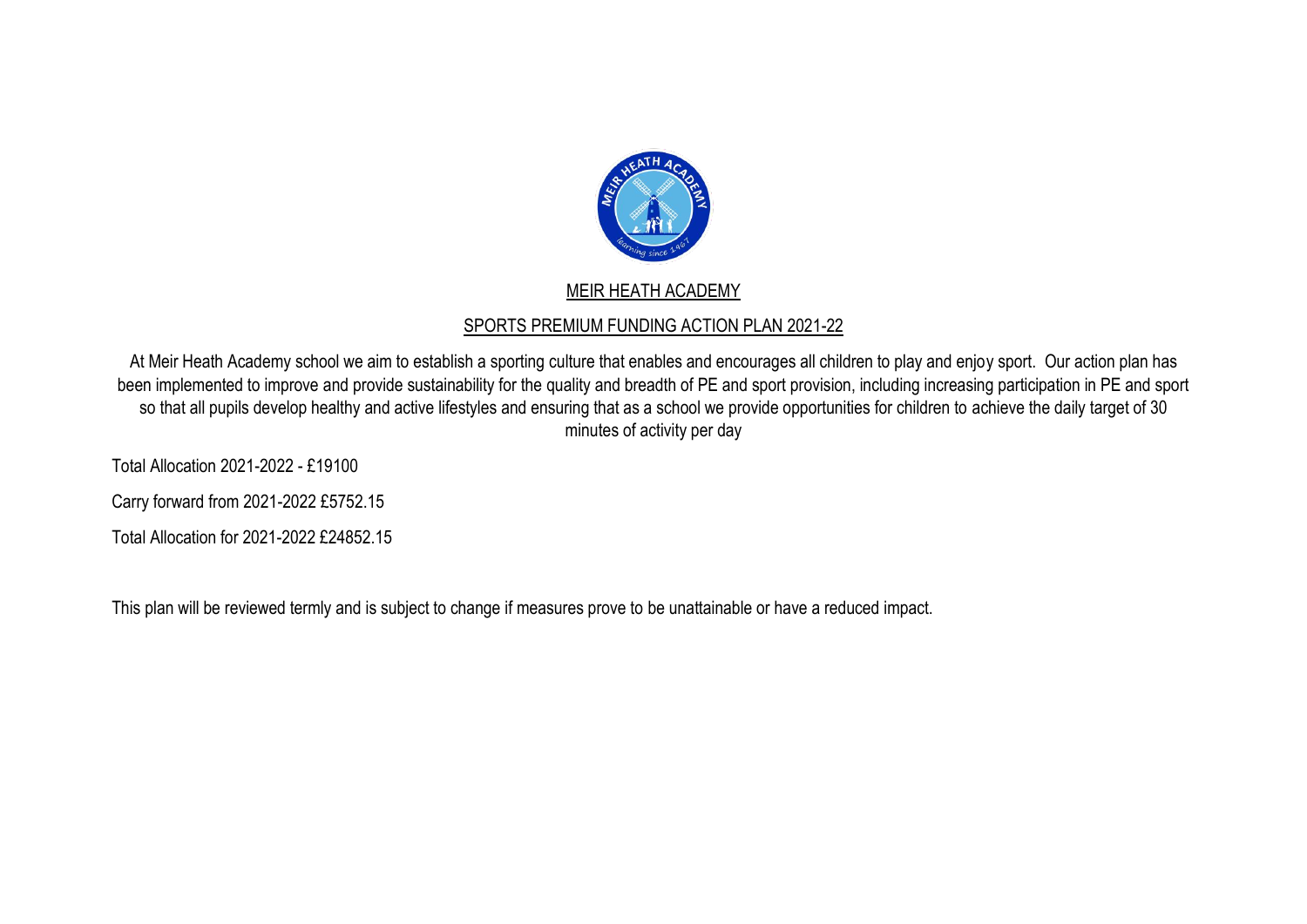| <b>ACTION</b>                                                        | <b>Actual cost</b><br>(potential)            | <b>SUCCESS CRITERIA/EVALUATION</b>                                                                                                                                                                                                                                                                                                                                                                                                                                  | <b>IMPACT</b> |
|----------------------------------------------------------------------|----------------------------------------------|---------------------------------------------------------------------------------------------------------------------------------------------------------------------------------------------------------------------------------------------------------------------------------------------------------------------------------------------------------------------------------------------------------------------------------------------------------------------|---------------|
| Apps purchases<br>1 day support<br>package                           | £200<br>£300                                 | pad to be used in line with Iris connect package for personal<br>CPD and CPD of other staff who take a class PE lesson.<br>Support with new Scheme of Learning                                                                                                                                                                                                                                                                                                      |               |
| Iris Connect package                                                 | £3400                                        | To use with I pad and to support CPD in PE for all staff. PE<br>specialist to film lessons/parts of lessons that can then be<br>viewed by other teachers for CPD purposes. The facility also<br>aids CPD for the PE specialist.                                                                                                                                                                                                                                     |               |
| <b>Outdoor Education</b><br>and Orienteering<br>opportunities        | Mapping<br>cost £400<br>Starter pack<br>£180 | To purchase an orienteering package including mapping of the<br>school to use throughout the year. (Involve parents as and<br>when possible).                                                                                                                                                                                                                                                                                                                       |               |
| Partners in<br>excellence scheme<br>with local primaries<br>and BBHS | £1500                                        | Share good practise, support from BBHS P.E. department.<br>Devise a programme of inter school activities and competition.<br>The programme will now include a coaching session and<br>competition in the variety of sports that are chosen during PE<br>coordinator meetings. These will be based on the sports<br>targeted by the School Games.<br>All the sports covered will give a larger number of children the<br>opportunity to share and celebrate success. |               |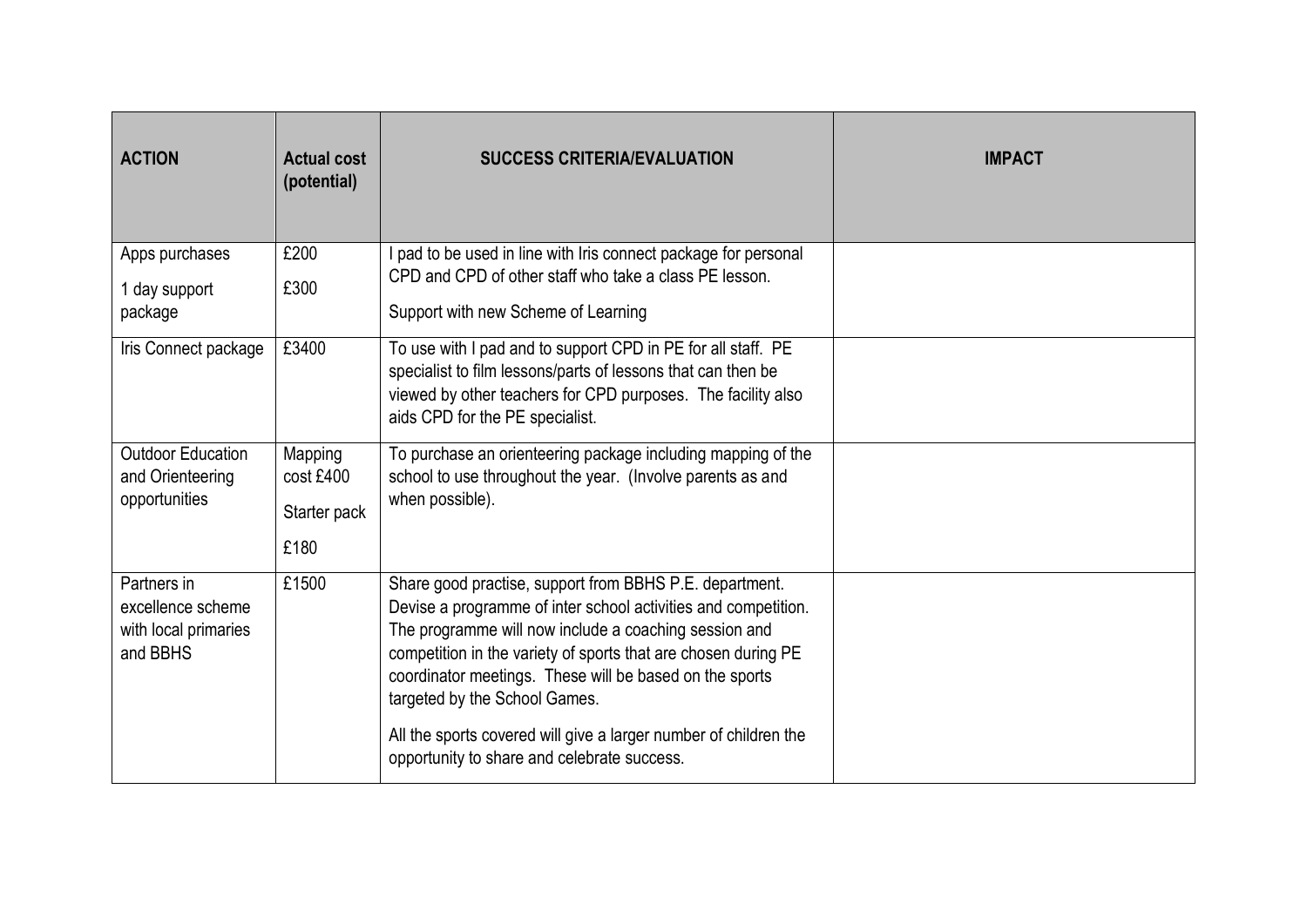| St Bart's Trust<br>involvement in a<br>variety of sporting<br>opportunities. During<br>curriculum time and<br>after school. | 4 days<br>supply cover<br>£600    | Meetings with PE leads and Heads to devise a PE provision<br>programme.<br>Events to include a high amount of children involved over two<br>days for each activity. Varied year groups involved and<br>opportunities for leadership opportunities for Upper Key Stage<br>Two children. |  |
|-----------------------------------------------------------------------------------------------------------------------------|-----------------------------------|----------------------------------------------------------------------------------------------------------------------------------------------------------------------------------------------------------------------------------------------------------------------------------------|--|
| Release time for PE<br>coordinator and staff<br>for competitions and<br>sporting opportunities                              | Supply cost<br>(approx 8<br>days) | Supply cover available as required/ multiple staff<br>Children to participate in level 2 school games and local cluster<br>events. Children to participate in intra school events in a variety                                                                                         |  |
|                                                                                                                             | £2400                             | of sports linked to the partners in excellence scheme to gain<br>Sports Mark Gold for the fifth year.<br>A NUMBER OF THESE OPPORTUNITIES MAY BE VIRTUAL.                                                                                                                               |  |
|                                                                                                                             |                                   |                                                                                                                                                                                                                                                                                        |  |
| Hiring appropriate<br>facilities for intra and<br>inter school<br>competitions and<br>activities                            | £1000                             | Children to experience performing in a variety of venues and<br>using excellent facilities and travel for large numbers of children<br>to attend.                                                                                                                                      |  |
| Continued<br>playground leader<br>programme and                                                                             | £2500                             | Training the present year 6 children in order for them begin the<br>role during the 2020-2021 academic year. Support for Better<br>Lunchtime activities                                                                                                                                |  |
| training                                                                                                                    |                                   | New playground equipment and resources.                                                                                                                                                                                                                                                |  |
|                                                                                                                             |                                   | Rewards for playground leader excellence.                                                                                                                                                                                                                                              |  |
|                                                                                                                             |                                   | Rewards for children taking part.                                                                                                                                                                                                                                                      |  |
|                                                                                                                             |                                   | Recognition in assembly.                                                                                                                                                                                                                                                               |  |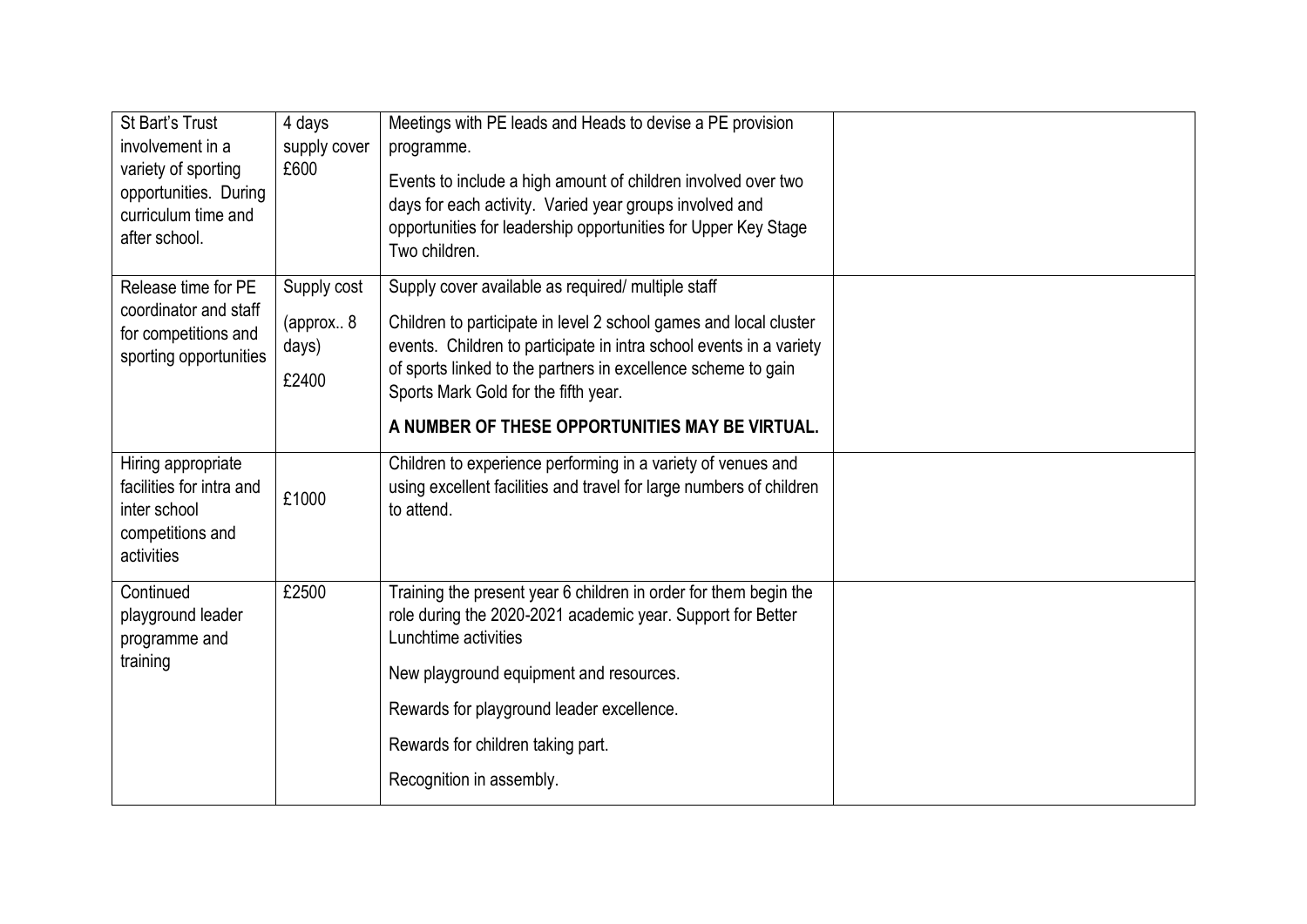| Equipment                                                                                                                                                               | £3500                                           | To audit, replace and replenish equipment for sport and P.E. to<br>support the teaching in lesson time and extra-curricular<br>activities.                                                                                                                                                                              |  |
|-------------------------------------------------------------------------------------------------------------------------------------------------------------------------|-------------------------------------------------|-------------------------------------------------------------------------------------------------------------------------------------------------------------------------------------------------------------------------------------------------------------------------------------------------------------------------|--|
|                                                                                                                                                                         |                                                 | Football goals                                                                                                                                                                                                                                                                                                          |  |
|                                                                                                                                                                         |                                                 | Specific targeted areas of equipment will be gymnastics mats,<br>and Tennis.                                                                                                                                                                                                                                            |  |
|                                                                                                                                                                         |                                                 | Replenish sports kits/tops for school events and competitions<br>and purchase kit bags to allocate to eliminate kits going missing.                                                                                                                                                                                     |  |
| P.E. subject leader<br>and school sports<br>council to plan a<br>series of intra-school<br>(inter house)<br>tournaments and<br>activities throughout<br>the year.       | £300 supply<br>cover                            | Sports Council to take an active role in planning and preparation<br>for activities and tournaments. Regular meetings throughout the<br>year. For the children in both key stages to experience<br>competitive sport competition. To prepare children in resilience<br>and competitiveness and fair play.               |  |
| To run a wide range<br>of extra-curricular<br>activities catering for<br>both key stages and<br>abilities. Including<br>opportunities for Intra<br>School competitions. | 1 hour per<br>week @ £32<br>35 hours -<br>£1120 | A variety of clubs run throughout the year covering football, tag<br>rugby, netball, dance, volleyball, indoor athletics, athletics, cross<br>country, tennis, and cricket.<br>Other sports may be covered with discussion with the sports<br>council and children.<br>BBHS P.E. staff to run a clubs for KS1 children. |  |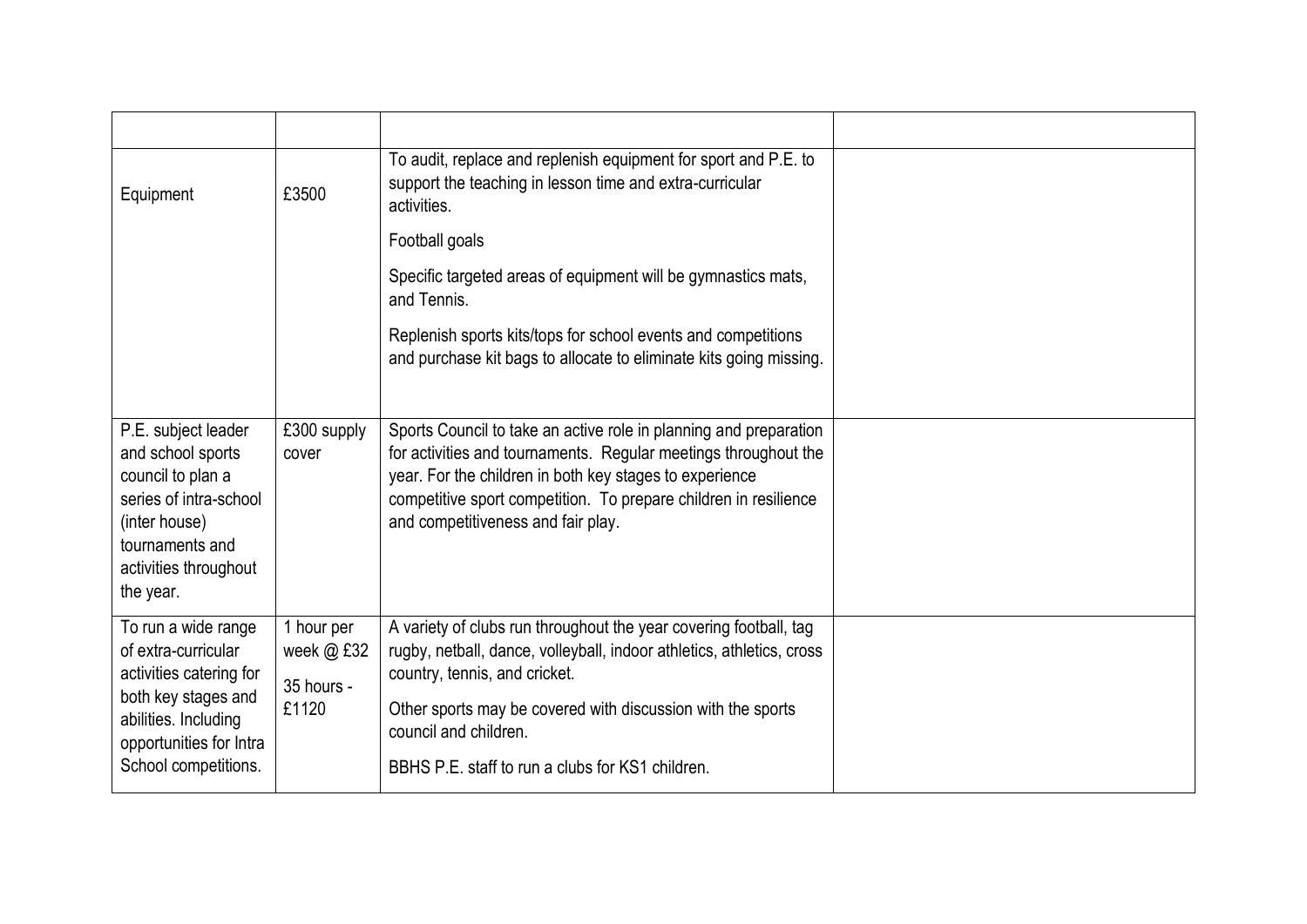|                                                                                                                                                         |                                                                                                 | A number of opportunities may be done as 'one off' events.                                                                                                                                                                                                                                                                       |  |
|---------------------------------------------------------------------------------------------------------------------------------------------------------|-------------------------------------------------------------------------------------------------|----------------------------------------------------------------------------------------------------------------------------------------------------------------------------------------------------------------------------------------------------------------------------------------------------------------------------------|--|
| Continued<br>timetabling<br>adjustments for<br>swimming provision.                                                                                      | £5660<br>£300                                                                                   | Arrange timetable for Mr Wilkinson (qualified swimming teacher)<br>to attend the swimming sessions with Year Five throughout the<br>year<br>Swimming skills Top-up for Year Four staff                                                                                                                                           |  |
| Continued provision<br>of outdoor activity on<br>the EFC area.                                                                                          |                                                                                                 | Children are able to access the EFC for the majority of the<br>school year<br>EFC is well maintained and accessed for the majority of the year                                                                                                                                                                                   |  |
| Parental Involvement<br>in PE activities                                                                                                                |                                                                                                 | Implement a number of opportunities for parents to work<br>alongside their child/children in a variety of sports during the<br>year.<br>Possible opportunities include Fitness, Yoga, Orienteering and<br>Outdoor Education and multi skills.<br>A number of these opportunities will be done virtually.                         |  |
| Introduce a 'Scooter<br>Skills' scheme for<br><b>EYFS</b><br>Inc. purchase of<br>scooters, PE lead to<br>develop a<br>programme and<br>design a bespoke | Scooters 8 x<br>£126 =<br>£1008<br>12x<br><b>Helmets</b><br>$=£136.84$<br><b>Traffic Lights</b> | Children to perform a number of challenges to develop balance,<br>co-ordination and basic road awareness. Over a series of weeks<br>the children will have time to practice and perform the skills to<br>pass Level 1.<br>The children will be awarded a bar badge and certificate and<br>results will be celebrated on Twitter. |  |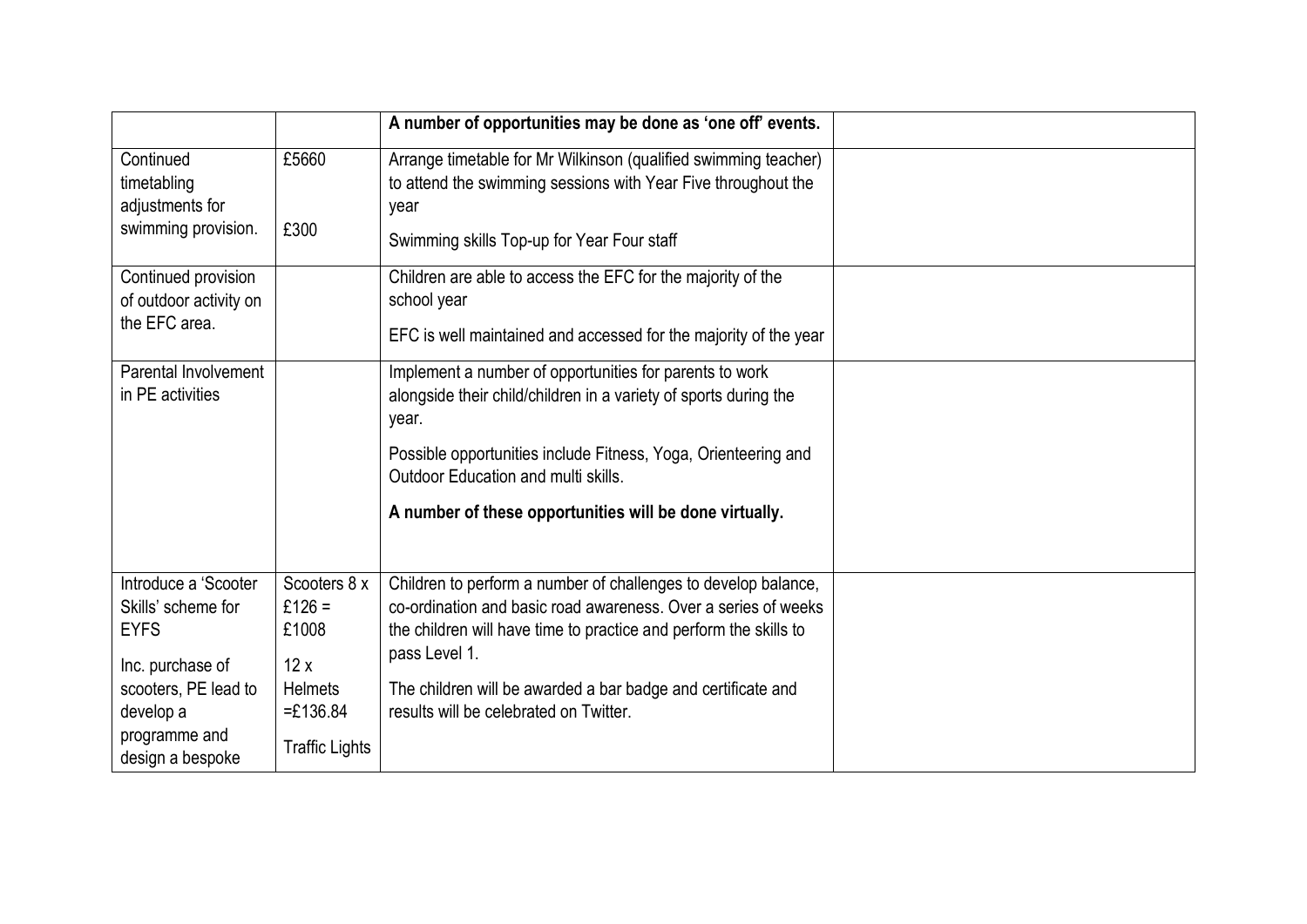| certificate. Purchase<br>pin badges.                   | 2 sets<br>£51.99<br>$= £103.98$<br>Supply cover<br>$-£150$<br>Pin Badges<br>$60$ badges =<br>£294<br>Certificates<br>$=$ £10 |                                                                                                                                                                                                                                                                                                                                                                                                                                                             |                                                                             |
|--------------------------------------------------------|------------------------------------------------------------------------------------------------------------------------------|-------------------------------------------------------------------------------------------------------------------------------------------------------------------------------------------------------------------------------------------------------------------------------------------------------------------------------------------------------------------------------------------------------------------------------------------------------------|-----------------------------------------------------------------------------|
| Celebrate success =<br>trophy, medals and<br>stickers. | Stickers $=$<br>(E100)<br>Medals $=$<br>£100<br>Trophies $=$<br>£100                                                         | Celebration of success in school lessons, extra-curricular clubs<br>and at sporting competitions.<br>Stickers will be awarded throughout the school year and during<br>sports day to celebrate success and to encourage and motivate<br>the children<br>Medals will be awarded after a main athletic event.<br>A number of trophies will be purchased to celebrate<br>achievements by children during the year. These will be kept in<br>school on display. | Carry forward to 2021-2022<br>Limited opportunity due to COVID restrictions |
|                                                        |                                                                                                                              | Total Allocation                                                                                                                                                                                                                                                                                                                                                                                                                                            | £24852.15                                                                   |